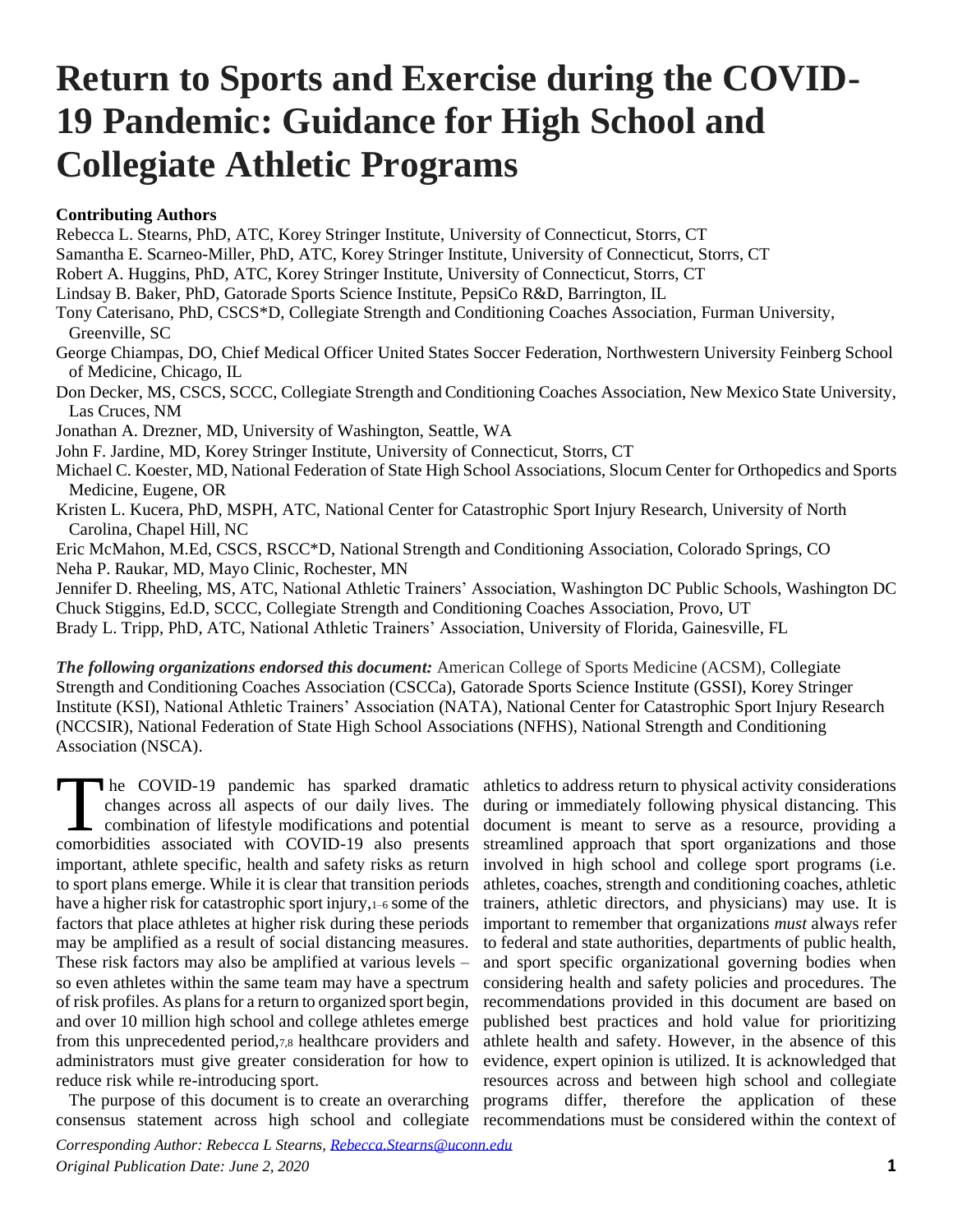resources. It should also be noted that some of these recommendations may be accomplished over a timeline and not at the immediate resumption of sport activity. Similarly, these recommendations are written to apply across all sport seasons and are not limited to only fall athletes.

The specific objectives of this document are as follows:

- added and unique risk to athletes.
- 2. Identify various risk profiles.
- 3. Identify how to mitigate risk with tools and resources already available.
- 4. Discuss considerations for interruptions to normal seasons, and when this document may be implemented.
- 5. Specifically address the following topics:
	- Pre-participations evaluations
	- Return to physical activity/conditioning
	- Heat acclimatization
	- Injury prevention (preventative training programs)
	- Education for related items

This document is not intended to:

- 1. Provide a recovery plan specific for COVID-19 patients.
- 2. Discuss administrative considerations and practices.
- 3. Discuss cleaning procedures or personal protection practices.
- 4. Provide detailed discussion of screening, testing, isolating and contact tracing for sport programs.

#### **Preparticipation Physical Evaluation**

#### *Physical Evaluations*

 The preparticipation physical evaluation (PPEval) is considered best practice for identifying potentially serious medical conditions which may lead to injury or illness during athletic competition. The National Federation of State High School Associations (NFHS) and National Collegiate Athletic Association (NCAA) recommend a history and physical evaluation prior to athletic participation. All state high school athletic associations require a PPEval, but the scope, medical providers approved to conduct the exam, and required time interval between exams vary.

 During the COVID-19 pandemic, many healthcare offices have significantly scaled back or canceled routine well care visits, including PPEval appointments. As healthcare offices slowly re-open in the coming months, there is a concern that the demand for regular routine care and maintenance of chronic medical conditions may overburden healthcare offices, making it difficult, or impossible, for athletes to obtain a PPEval in a timely manner. Given the unprecedented loss of employment nationwide, many young athletes may also lose health insurance benefits and see delays in primary

the sport setting, compliance and individual school care provider assignment when or if they enroll in a state Medicaid program.

> While the recommendations below are in agreement with the NFHS Statement on PPE's and Athletics Participation (released in April 2020),<sup>9</sup> the recommendations are also generalizable to the college setting across all levels (Junior College, NCAA DIII, DII, DI, and NAIA).

1. Discuss how and why physical distancing presents As such, we recommend the following minimum recommendations for both high school and collegiate athletes:

- 1) Be familiar with state and local laws as well as organizational policy requirements for PPEvals.
- 2) Discuss with local health departments and state medical associations prior to making a final decision on how best to approach this issue.
- 3) If needed, and absent indications to the contrary, a oneyear extension should be considered for any student who has a PPEval that "expires" before or during the 2020-21 academic year.
- 4) Access to the PPEval should be assessed at a local level as much as is organizationally possible. When the opportunity for an in-office encounter is unavailable, an interim history update and a review of any chronic medical conditions with an athletic trainer or a telemedicine visit with a primary care provider should be strongly encouraged.
- 5) Athletes who have not had a PPEval, such as incoming freshmen and students who are first time participants in athletics, or athletes who did not have a PPEval during the 2019-2020 academic year, should still be required to have a PPEval prior to athletic participation. Therefore, athletes, parents and guardians should be informed of the need to obtain a PPEval prior to the start of the 2020-21 academic year and should schedule the appointment with their primary care provider as soon as possible.

#### *Past Medical History*

 Severe acute respiratory syndrome coronavirus 2 *(*SARS-CoV-2), the novel coronavirus that causes COVID-19, presents unique health issues that should be considered prior to a return to sports and exercise. While the vast majority of young persons afflicted with the coronavirus have mild symptoms or remain asymptomatic, rarely the infection can cause direct injury or inflammation to the heart or kidneys. Concerns for cardiac complications from COVID-19 arise from data in the sickest of hospitalized patients, and evidence on the prevalence and risks of myocardial injury during more mild illness remains limited. Likewise, acute kidney injury has been seen in critically ill patients, affecting nearly onethird of patients requiring intensive care. Nonetheless, the sports medicine community believes that patients with prior COVID-19 should undergo a medical assessment before returning to exercise.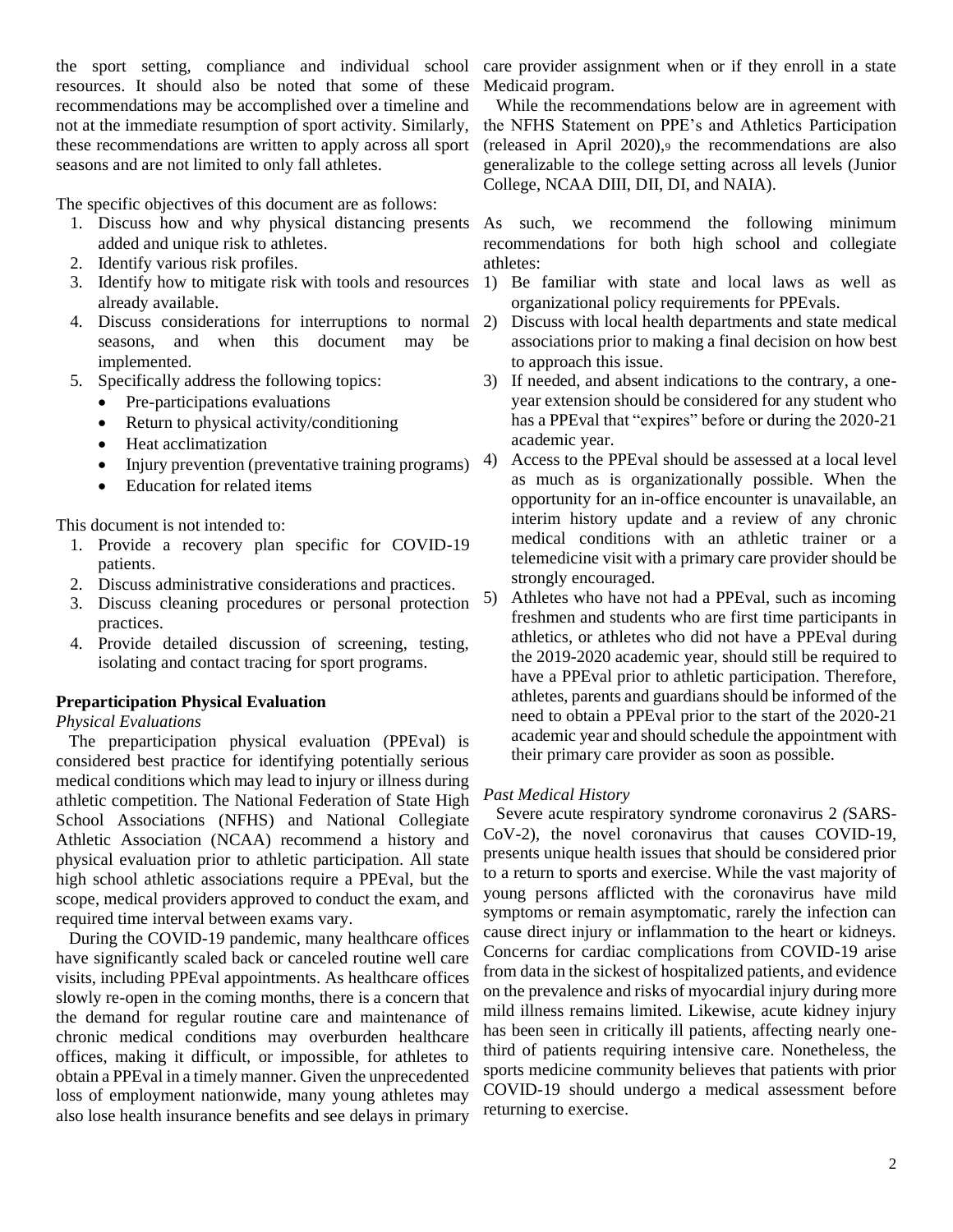- 1) We recommend that every student-athlete with a prior diagnosis of COVID-19, symptoms suggestive of COVID-19, or a "close exposure" to someone with COVID-19 should contact their medical provider to determine if further evaluation is warranted prior to returning to sports. A close exposure is defined as having a household member with COVID-19, prolonged exposure (>10 minutes) within 6 feet of an individual with confirmed COVID-19, direct exposure to infectious secretions (e.g., being coughed on) or direct physical 5. contact during sports from an individual with COVID-19.
- 2) A medical evaluation is **strongly recommended** for **Return to Physical Activity** student-athletes with a confirmed diagnosis of COVID-19.
- 3) Those at greater risk for developing severe COVID-19 disease or complications should undergo an informed decision-making process with their medical provider before a return to sports as exposure to teammates and opponents may increase their risk of becoming infected. Individuals at higher risk of severe COVID-19 include those with a serious heart condition, uncontrolled or moderate to severe asthma, chronic lung disease, diabetes, obesity, pre-existing kidney disease, or a weakened immune system.
	- a) Although the Centers for Disease Control and Prevention states that patients with these conditions may be at greater risk for more severe disease, there are limited published data in young athletes to support this determination at this time.
- 4) All athletes with prior COVID-19 should be screened for ongoing symptoms of chest pain/pressure with exercise, difficulty breathing or dizziness with exercise, or decreased exercise tolerance.
- 5) Additional cardiac testing, such as an electrocardiogram (ECG), cardiac biomarkers (i.e. hs-troponin), and an echocardiogram may be indicated depending on the severity of past COVID-19 illness, ongoing symptoms, or clinical suspicion. Specific medical guidance can be found from a publication by Baggish et al.<sup>10</sup>
- 6) Tests to evaluate kidney function (i.e. urinalysis, serum creatinine) should be considered to evaluate kidney function after recovery from COVID-19.
- 7) Athletes with ongoing respiratory symptoms associated with COVID-19 should undergo cardiac and pulmonary testing as guided by a physician.
- 8) Secondary schools and collegiate athletic programs should consider a supplemental questionnaire addressing COVID-19 specific medical issues (see Appendix A). Positive responses from this questionnaire should trigger an evaluation by a medical provider prior to participation in sports.

PPEval Resources:

1. [NFHS Statement on PPE and Athletic Participation:](https://www.nfhs.org/media/3812225/nfhs-smac-statement-on-ppe-and-athletic-participation-final-april-2020.pdf)  [Ramifications of the COVID-19 Pandemic](https://www.nfhs.org/media/3812225/nfhs-smac-statement-on-ppe-and-athletic-participation-final-april-2020.pdf)

- 2. [American Academy of Pediatrics Preparticipation](https://www.aap.org/en-us/advocacy-and-policy/aap-health-initiatives/Pages/PPE.aspx)  [Physical Evaluation \(PPE\)](https://www.aap.org/en-us/advocacy-and-policy/aap-health-initiatives/Pages/PPE.aspx)
- 3. [National Athletic Trainers' Association Position](https://natajournals.org/doi/pdf/10.4085/1062-6050-48.6.05)  [Statement: Preparticipation Physical Examinations and](https://natajournals.org/doi/pdf/10.4085/1062-6050-48.6.05)  [Disqualifying Conditions](https://natajournals.org/doi/pdf/10.4085/1062-6050-48.6.05)
- 4. [AMSSM Position Statement on Cardiovascular](https://bjsm-bmj-com.ezproxy.lib.uconn.edu/content/52/9/599)  [Preparticipation Screening in Athletes: Current](https://bjsm-bmj-com.ezproxy.lib.uconn.edu/content/52/9/599)  [evidence, knowledge gaps, recommendations and future](https://bjsm-bmj-com.ezproxy.lib.uconn.edu/content/52/9/599)  [directions](https://bjsm-bmj-com.ezproxy.lib.uconn.edu/content/52/9/599)
- The resurgence of sport in the wake of COVID-19: [cardiac considerations in competitive athletes](https://blogs.bmj.com/bjsm/2020/04/24/the-resurgence-of-sport-in-the-wake-of-covid-19-cardiac-considerations-in-competitive-athletes/)

# *Exercise Adaptations*

 The COVID-19 crisis and physical distancing policies have resulted in high school and college athletes being separated from their normal training facilities and workout routines for several months. Because of this crisis, athletes will be returning with a variety of conditioning levels, creating the potential for "a perfect storm" of detrained athletes returning to shorter training preparation time.

 In June 2019, a joint position paper was published in the Strength and Conditioning Journal entitled ["CSCCa and](https://journals.lww.com/nsca-scj/Fulltext/2019/06000/CSCCa_and_NSCA_Joint_Consensus_Guidelines_for.1.aspx?utm_source=Consumer+Media+List&utm_campaign=03cdbd4f5a-EMAIL_CAMPAIGN_2019_06_03_03_27&utm_medium=email&utm_term=0_12ff183214-03cdbd4f5a-267014777)  [NSCA Joint Consensus Guidelines for Transition Periods:](https://journals.lww.com/nsca-scj/Fulltext/2019/06000/CSCCa_and_NSCA_Joint_Consensus_Guidelines_for.1.aspx?utm_source=Consumer+Media+List&utm_campaign=03cdbd4f5a-EMAIL_CAMPAIGN_2019_06_03_03_27&utm_medium=email&utm_term=0_12ff183214-03cdbd4f5a-267014777)  [Safe Return to Training Following Inactivity."](https://journals.lww.com/nsca-scj/Fulltext/2019/06000/CSCCa_and_NSCA_Joint_Consensus_Guidelines_for.1.aspx?utm_source=Consumer+Media+List&utm_campaign=03cdbd4f5a-EMAIL_CAMPAIGN_2019_06_03_03_27&utm_medium=email&utm_term=0_12ff183214-03cdbd4f5a-267014777)<sup>11</sup> These guidelines apply to those athletes with **any period of inactivity of two weeks or greater**. If a two-week break or longer occurs after the resumption of training, the recommendation is to re-start the guidelines in the 2019 consensus document, which may even need to be done multiple times. While these recommendations were written specifically for the collegiate athlete, many of these recommendations should be considered for the high school athlete when possible. It is recommended that coordination occurs between the coach, strength and conditioning staff and athletic trainer to be sure that training is developmentally appropriate and not superfluous or excessive.

As such, we recommend the following:

- 1) Register your written training programs with athletics administrators.
	- a) Prior to restarting training workouts, coaches should record a written strength and conditioning program. This record should adhere to established recommendations of training protocols within the field of strength and conditioning by organizations such as the Collegiate Strength and Conditioning Coaches Association (CSCCa), the National Strength and Conditioning Association (NSCA), the NFHS, the individual state high school athletic association, and the NCAA, and a copy of the conditioning program should be held on file by an appropriate member of the athletics administration.
	- b) This program should reflect the upper limit for exercise intensity and volume. The "upper limit"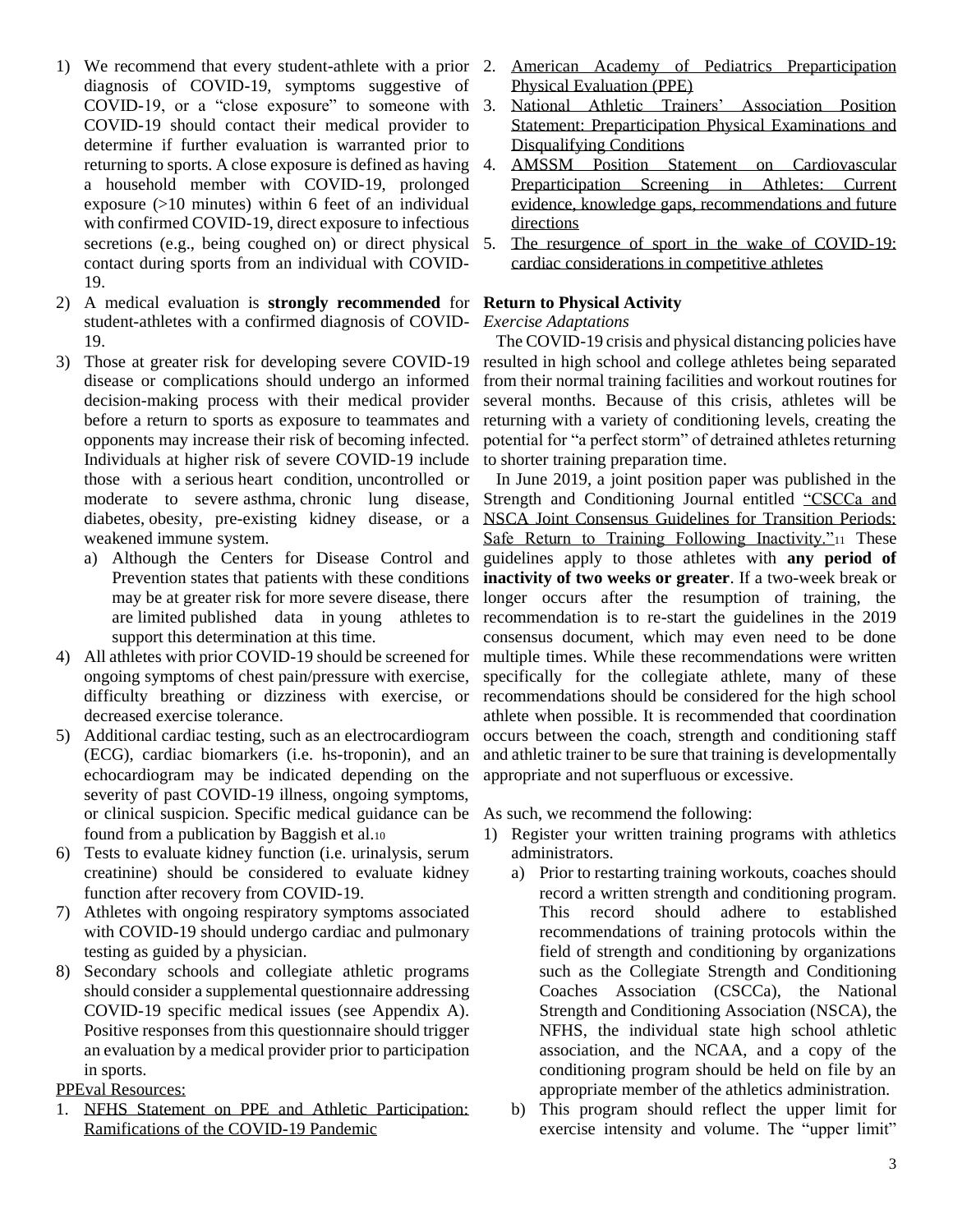workout would be the highest level of intensity and volume an athlete would be able to tolerate when in peak condition. This workout will be utilized to determine the maximum allowable limits using the 50/30/20/10 and F.I.T. (Frequency, Intensity, Time of Weight Training) rules.

- 2) Follow the 50/30/20/10 Rule<sup>11</sup>
	- a) The 50/30/20/10 Rule for athletes is a testing protocol, and a daily and weekly conditioning protocol.
	- b) College Student-Athletes
		- i) It is recommended that weekly conditioning volume be reduced by 50% from the uppermost volume on file in week 1 with a 1:4 or greater Work to Rest Ratio (W:R) and 30% in week 2 with a 1:3 or greater W:R. Based on the protocol. the returning athletes can then return to normal training volumes and intensities based upon the professional judgment of the coach. For athletes who are new to the program, it is recommended that a minimum of a 20%, and 10% reduction takes place in weeks 3 and 4, respectively.
		- ii) If conditioning testing is completed for returning athletes, then the workload (whether through intensity, volume, rest time, or a combination) 3) should be reduced by 20% in the first week and 10% in the second week. Because of the reduction in workload, there is no mandate to change the W:R for these testing sessions.
		- iii) For new athletes, conditioning testing must be completed on the first day of return to training and should be performed at 50% of the standard volume of the test on file with the administrator, using 1:4 or greater W:R. Although not mandatory, testing may be repeated, but should follow the rule for conditioning activities, with a 30/20/10% weekly reduction in volume at standard intensities and rest times.
	- c) High School Student-Athletes
		- i) High school programs might use training regimens that are different from collegiate programs, but the recommendation is being made that a reduction be applied to exercise programs in order to create a phased reintroduction of physical activity. Because a consensus statement on transition periods for high school athletes has not been published, the 50/30/20/10 rule provides the best recommendations available to guide exercise modifications within the high school setting. These recommendations would allow the reintroduction of exercise over the first 4 weeks based on reductions from the normal exercise load/plan: Week 1 a 50% reduction, Week 2 a 30% reduction, Week 3 a 20% reduction and

Week 4 a 10% reduction in conditioning volume.

- ii) For that reason, the recommendation is that in week one of training, if a conditioning test is done, a reduction of 50% should be applied to the chosen measuring tool with a W:R of 1:4 or greater. This should remain consistent , and the same is true for all daily and weekly conditioning programs. This is a recommended "ceiling". If at any time prior to achieving the 50% volume prescribed athletes begin to struggle, they should be removed from the drill. In Week 2 the volume, whether for testing or general conditioning, is reduced by 30% with a 1:3 W:R or greater; Week 3 by 20% with no added accommodation for work rest; and week 4 by 10% with no added accommodations for work rest.
- iii) Athletes involved in multiple sports should consider not participating in multiple sport practices or conditioning sessions during the pre-season or should reduce the workload in each of the sports practices or conditioning sessions by at least 50%.
- 3) Follow The F.I.T. Rule (Frequency, Intensity, Time of Weight Training)<sup>11</sup>
	- a) The F.I.T. Rule provides guidance for phasing in weight training and should be used following a period of active rest or periods of minimal training (See Appendix B).
	- b) The F.I.T. Rule has been described in the Joint Consensus Document for collegiate athletics. Because a consensus statement on transition periods for high school athletes has not been published, the F.I.T. Rule provides the best recommendations available to guide weight training modifications within the high school setting.
	- c) The F.I.T. rule is designed to ensure that frequency, intensity relative volume (IRV), and time of rest interval are appropriately administered to minimize the chance of severe muscle damage during weight training.
	- d) Frequency is defined as the number of training sessions completed per week for a specific muscle group or movement type. For example, the studentathlete might train a total of 5 days in the week, but only train the lower body for 3 days, so the frequency for lower-body movements equals 3. Following a period of inactivity, it is recommended that frequency not exceed 3 days in the first week and no more than 4 days in the second week. IRV is a derivation of volume load that includes the %1RM (one repetition maximum) and is calculated with the following equation: Sets x Reps x % of 1RM (as a  $decimal) = IRV$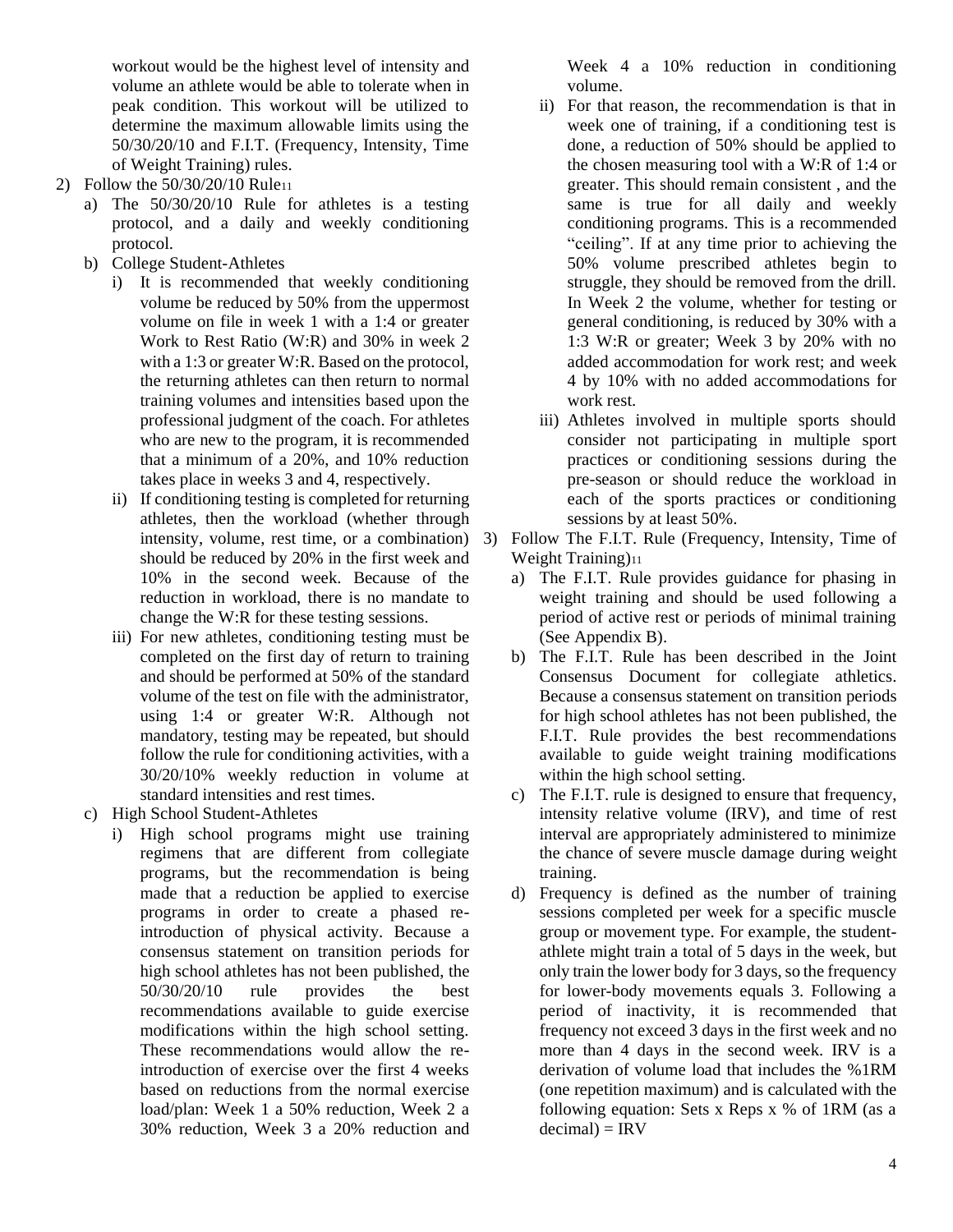- i) Example: 3 sets x 10 reps x 0.50 (which would be  $50\%$  1RM) = 15 IRV
- e) The recommendation is to keep IRV between 11 30 with a W:R of 1:4 or greater the first week and 1:3 or greater the second week. IRVs of greater than 30 are contraindicated in the first 2 weeks following a period of inactivity in addition to coaches' own professional judgment regarding limitations on the return to training program.
- f) Examples and specific usage of the F.I.T. principle can be found within the 2019 [CSCCa and NSCA](https://journals.lww.com/nsca-scj/Fulltext/2019/06000/CSCCa_and_NSCA_Joint_Consensus_Guidelines_for.1.aspx?utm_source=Consumer+Media+List&utm_campaign=03cdbd4f5a-EMAIL_CAMPAIGN_2019_06_03_03_27&utm_medium=email&utm_term=0_12ff183214-03cdbd4f5a-267014777)  [Joint Consensus Guidelines for Transition Periods:](https://journals.lww.com/nsca-scj/Fulltext/2019/06000/CSCCa_and_NSCA_Joint_Consensus_Guidelines_for.1.aspx?utm_source=Consumer+Media+List&utm_campaign=03cdbd4f5a-EMAIL_CAMPAIGN_2019_06_03_03_27&utm_medium=email&utm_term=0_12ff183214-03cdbd4f5a-267014777)  2) Hydration considerations [Safe Return to Training Following Inactivity.](https://journals.lww.com/nsca-scj/Fulltext/2019/06000/CSCCa_and_NSCA_Joint_Consensus_Guidelines_for.1.aspx?utm_source=Consumer+Media+List&utm_campaign=03cdbd4f5a-EMAIL_CAMPAIGN_2019_06_03_03_27&utm_medium=email&utm_term=0_12ff183214-03cdbd4f5a-267014777)<sup>11</sup>

Exercise Adaptations Resources:

- 1. CSCCa [and NSCA Joint Consensus Guidelines for](https://www.cscca.org/document/CSCCa_and_NSCA_Joint_Consensus_Guidelines_for_Transition_Periods)  [Transition Periods: Safe Return to Training Following](https://www.cscca.org/document/CSCCa_and_NSCA_Joint_Consensus_Guidelines_for_Transition_Periods)  [Inactivity](https://www.cscca.org/document/CSCCa_and_NSCA_Joint_Consensus_Guidelines_for_Transition_Periods)
- 2. [National Athletic Trainers' Association –](https://www.nata.org/sites/default/files/key_facts_about_detraining_-_ic.pdf) Key Facts [about Detraining](https://www.nata.org/sites/default/files/key_facts_about_detraining_-_ic.pdf)

# *Heat Acclimatization*

 Exercising in the heat imposes significant strain on the cardiovascular system to simultaneously support thermoregulatory and metabolic demands, thus presenting a serious challenge to body core temperature regulation. Routine exposure to exercise in the heat elicits physiological adaptations that gradually improve exercise heat tolerance. As such, a proper heat acclimatization program is essential to reduce the risk of exertional heat illness, death from exertional heatstroke, and death from other causes such as sudden cardiac and exertional sickling that are exacerbated by heat intolerance. Established heat acclimatization guidelines are clearly outlined and take into account summer and pre-season scheduling, however the timing of a return to activity during or following social distancing may alter the feasibility of these guidelines.

Thus, consider the following to properly heat acclimatize athletes:

- 1) Time course of adaptations
	- a) An important consideration is that fitness acclimatization may overlap and even enhance/jumpstart the heat acclimatization process.
	- b) Once physical fitness is established (see exercise adaptations section), gradually increase the duration and intensity of exercise in the heat over a **minimum** of 7 days, with full adaptations occurring at 10-14 days (see Appendix C). Repeated maximal physical efforts over a prolonged period and competitive play should be avoided until both fitness and heat acclimatization are achieved.
	- c) While some adaptations can be obtained from exposure to hot environments without exercise as

well as from exercise without heat exposure, these approaches do not maximize the adaptations.

- d) Organizations should consider modifying regular season start dates and/or shortening the length of the regular season to allow sufficient time for heat acclimatization to occur.
- e) If training is paused for more than 5-7 days due to "stay at home orders" or due to individual/team quarantines, schools should consider restarting or extending the heat acclimatization process prior to the resumption of activity.
- - a) Hydration plays an important role in maintenance of thermoregulatory function and can influence the risk of exertional heat illness. Therefore, it is critical to allow for frequent and open access to cool, palatable fluids to promote proper hydration in hot weather.12– 14
	- b) Hydration status should be monitored daily via prepractice body mass, urine concentration, and thirst. See [GSSI Sport Science Exchange: Hydration](https://www.gssiweb.org/sports-science-exchange/article/sse-97-hydration-assessment-of-athletes)  [Assessment of Athletes](https://www.gssiweb.org/sports-science-exchange/article/sse-97-hydration-assessment-of-athletes) or [NATA Position](https://watermark.silverchair.com/1062-6050-52_9_02.pdf?token=AQECAHi208BE49Ooan9kkhW_Ercy7Dm3ZL_9Cf3qfKAc485ysgAAAmkwggJlBgkqhkiG9w0BBwagggJWMIICUgIBADCCAksGCSqGSIb3DQEHATAeBglghkgBZQMEAS4wEQQMqZAlhZrsT7UmrBfUAgEQgIICHFRJFHcRbFXuT_jecVGOBOymxHmbQhedBSTZ1989AzH0ZiCDEtVxVIsPA18Vab4pg8xkS55_lJ4ANWIxNAhUJfcfAYXnn9PhMu_xum9xzomg7EjyXRPiXheHdnv6wF9OSamU8eyrGFV68uDCeNdusWDwTeFWatkKqLUZIYjJ4pp4FUb3Zg1mvxmeVTEJpXN2oSgiF30SIzATWS5ox1YvDSZIyC-xZ5PbFAxamF2pAs1II4_6Liq3r6cFrQlS2S-sJwmsB0TfQSOXjV3A6Rm13OJ-1nF3FICYJlsKT44s7laRotZBXTvXBjiP03fooeF8m0cNz-y4gC65NMIq6eCLr3xrN4n0w1NtM08iaD39b_DYL85yoAp-1MuvZRO3dFTS7q1WLjRvmMQCqjMEBE_YNX-fQRW8SdR0v09oi4JidPhV_1XF0CIWehdAsSdFmunFME7lke9BgEPdug-6JE5SAaAFOG3EDuGCgIrA8ODHr-ClLcmtnXnnP2GEgXB1ZJu2mBNEREDJhV7SB7JZgJy3nVl-AYMjK1k9pXlcix5d5mySdyIj_F0K3wDxESSN9aiZaN8F_JBK_u-0VxY9mB7jAVmEvAVwwtyXvZK0GuxPlvWWgeDLCqLLei4PeKmgruABnt2qHkCBgD5t2NlMFT4oBT6tTPZeSIWj-T08p26dmBbxjnMm3vrSXYLxFh6fSpcJQkG83HlgiFGVfzz_kA)  [Statement: Fluid Replacement](https://watermark.silverchair.com/1062-6050-52_9_02.pdf?token=AQECAHi208BE49Ooan9kkhW_Ercy7Dm3ZL_9Cf3qfKAc485ysgAAAmkwggJlBgkqhkiG9w0BBwagggJWMIICUgIBADCCAksGCSqGSIb3DQEHATAeBglghkgBZQMEAS4wEQQMqZAlhZrsT7UmrBfUAgEQgIICHFRJFHcRbFXuT_jecVGOBOymxHmbQhedBSTZ1989AzH0ZiCDEtVxVIsPA18Vab4pg8xkS55_lJ4ANWIxNAhUJfcfAYXnn9PhMu_xum9xzomg7EjyXRPiXheHdnv6wF9OSamU8eyrGFV68uDCeNdusWDwTeFWatkKqLUZIYjJ4pp4FUb3Zg1mvxmeVTEJpXN2oSgiF30SIzATWS5ox1YvDSZIyC-xZ5PbFAxamF2pAs1II4_6Liq3r6cFrQlS2S-sJwmsB0TfQSOXjV3A6Rm13OJ-1nF3FICYJlsKT44s7laRotZBXTvXBjiP03fooeF8m0cNz-y4gC65NMIq6eCLr3xrN4n0w1NtM08iaD39b_DYL85yoAp-1MuvZRO3dFTS7q1WLjRvmMQCqjMEBE_YNX-fQRW8SdR0v09oi4JidPhV_1XF0CIWehdAsSdFmunFME7lke9BgEPdug-6JE5SAaAFOG3EDuGCgIrA8ODHr-ClLcmtnXnnP2GEgXB1ZJu2mBNEREDJhV7SB7JZgJy3nVl-AYMjK1k9pXlcix5d5mySdyIj_F0K3wDxESSN9aiZaN8F_JBK_u-0VxY9mB7jAVmEvAVwwtyXvZK0GuxPlvWWgeDLCqLLei4PeKmgruABnt2qHkCBgD5t2NlMFT4oBT6tTPZeSIWj-T08p26dmBbxjnMm3vrSXYLxFh6fSpcJQkG83HlgiFGVfzz_kA)<sub>15</sub> for the Physically [Active](https://watermark.silverchair.com/1062-6050-52_9_02.pdf?token=AQECAHi208BE49Ooan9kkhW_Ercy7Dm3ZL_9Cf3qfKAc485ysgAAAmkwggJlBgkqhkiG9w0BBwagggJWMIICUgIBADCCAksGCSqGSIb3DQEHATAeBglghkgBZQMEAS4wEQQMqZAlhZrsT7UmrBfUAgEQgIICHFRJFHcRbFXuT_jecVGOBOymxHmbQhedBSTZ1989AzH0ZiCDEtVxVIsPA18Vab4pg8xkS55_lJ4ANWIxNAhUJfcfAYXnn9PhMu_xum9xzomg7EjyXRPiXheHdnv6wF9OSamU8eyrGFV68uDCeNdusWDwTeFWatkKqLUZIYjJ4pp4FUb3Zg1mvxmeVTEJpXN2oSgiF30SIzATWS5ox1YvDSZIyC-xZ5PbFAxamF2pAs1II4_6Liq3r6cFrQlS2S-sJwmsB0TfQSOXjV3A6Rm13OJ-1nF3FICYJlsKT44s7laRotZBXTvXBjiP03fooeF8m0cNz-y4gC65NMIq6eCLr3xrN4n0w1NtM08iaD39b_DYL85yoAp-1MuvZRO3dFTS7q1WLjRvmMQCqjMEBE_YNX-fQRW8SdR0v09oi4JidPhV_1XF0CIWehdAsSdFmunFME7lke9BgEPdug-6JE5SAaAFOG3EDuGCgIrA8ODHr-ClLcmtnXnnP2GEgXB1ZJu2mBNEREDJhV7SB7JZgJy3nVl-AYMjK1k9pXlcix5d5mySdyIj_F0K3wDxESSN9aiZaN8F_JBK_u-0VxY9mB7jAVmEvAVwwtyXvZK0GuxPlvWWgeDLCqLLei4PeKmgruABnt2qHkCBgD5t2NlMFT4oBT6tTPZeSIWj-T08p26dmBbxjnMm3vrSXYLxFh6fSpcJQkG83HlgiFGVfzz_kA) for more information.
	- c) To reduce the risk of viral transmission, the sharing of bottles and water sources should be avoided. All efforts should be made to have individualized and labeled bottles for each athlete. Good hygiene practices (e.g., hand washing) and personal protective equipment (i.e. gloves, masks) should be used when filling bottles for athletes. Heightened awareness should be taken to support access to individualized fluids containers.
	- d) Other means of fluid delivery besides individual bottles/containers (like hoses, PVC pipes, mass drinking stations etc.) should not be utilized as individual drinking stations.
	- e) If proper access to fluids during exercise in the heat is not possible due to COVID-19 transmission concerns, sessions should be modified or cancelled.
- 3) Modifying exercise based on environmental conditions
	- a) During and after the heat acclimatization period, modification or cancellation of physical activity (consistent with organizational, state, and regional policies) based on routine measurements of environmental conditions (ideally via wet-bulb globe temperature per best practices) is strongly recommended.4,16
	- b) As environmental heat stress increases, modifications, such as the removal of unnecessary equipment or clothing, increased frequency of rest breaks, and access to hydration, or rescheduling the session to an earlier/later (i.e., cooler) time of the day should be implemented.4,16–18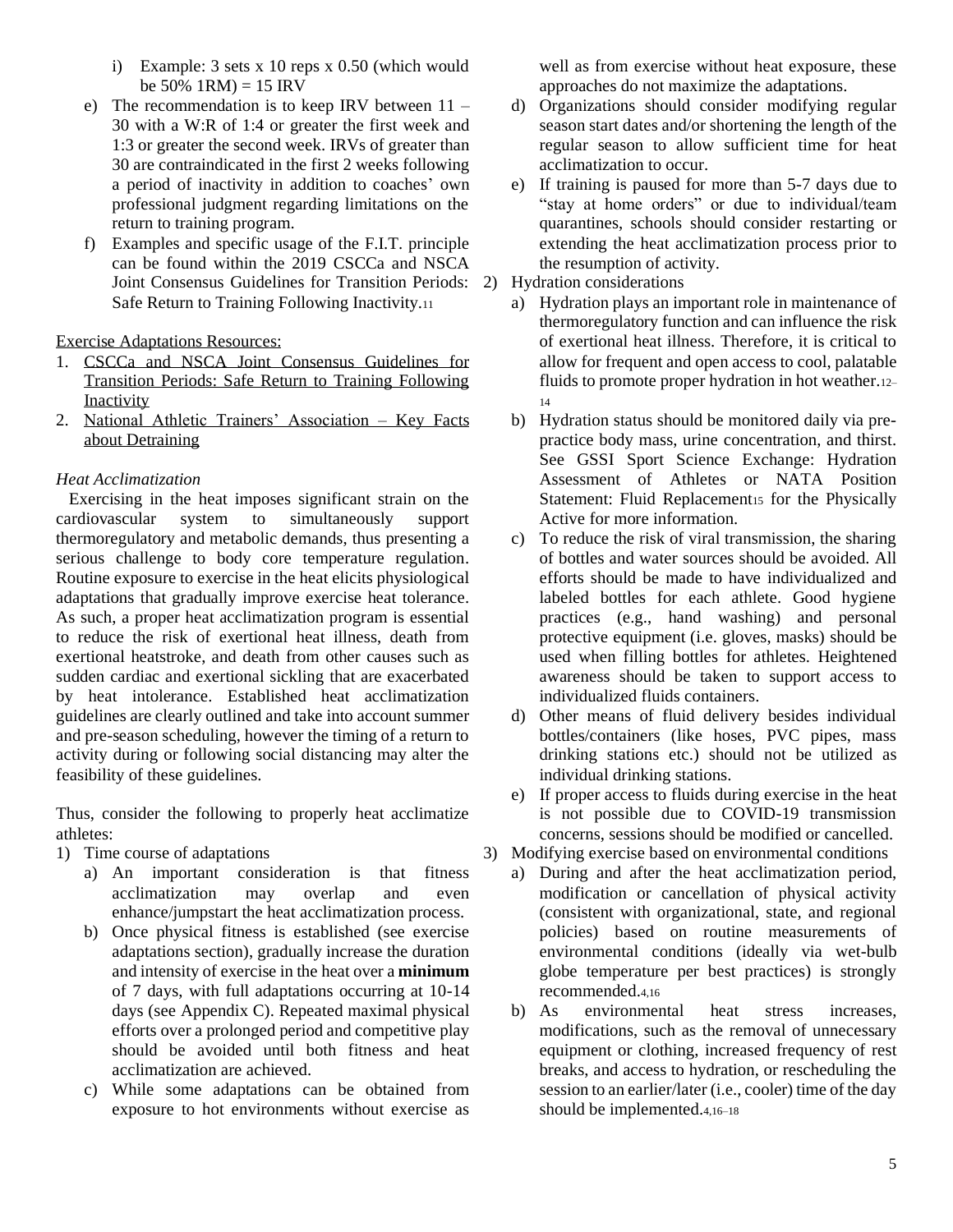Heat Acclimatization Resources:

- 1. [2013-2014 NCAA Sports Medicine Handbook](https://www.ncaa.org/sites/default/files/SMHB%20Mental%20Health%20INterventions.pdf)
- 2. [Korey Stringer Institute Heat and Hydration](https://ksi.uconn.edu/wp-content/uploads/sites/1222/2015/03/Heat-and-Hydration-HUF.pdf)
- 3. [National Athletic Trainers' Association: Preseason](https://natajournals.org/doi/pdf/10.4085/1062-6050-44.3.332)  [Heat Acclimatization Guidelines for Secondary](https://natajournals.org/doi/pdf/10.4085/1062-6050-44.3.332) this: [School Athletics](https://natajournals.org/doi/pdf/10.4085/1062-6050-44.3.332)
- 4. [National Athletic Trainers' Association –](http://nata.org/practice-patient-care/health-issues/heat-acclimatization) Heat [Acclimatization](http://nata.org/practice-patient-care/health-issues/heat-acclimatization)
- 5. [National Federation of State High School](https://www.nfhs.org/media/1014745/nfhs-heat-acclimatization-final-april-2018.pdf)  Associations – [Heat Acclimatization and Heat](https://www.nfhs.org/media/1014745/nfhs-heat-acclimatization-final-april-2018.pdf) 2) [Illness Prevention Position Statement](https://www.nfhs.org/media/1014745/nfhs-heat-acclimatization-final-april-2018.pdf)
- 6. [GSSI Sport Science Exchange: Hydration](https://www.gssiweb.org/sports-science-exchange/article/sse-97-hydration-assessment-of-athletes)  [Assessment of Athletes](https://www.gssiweb.org/sports-science-exchange/article/sse-97-hydration-assessment-of-athletes)
- 7. [NATA Position Statement: Fluid Replacement for](https://watermark.silverchair.com/1062-6050-52_9_02.pdf?token=AQECAHi208BE49Ooan9kkhW_Ercy7Dm3ZL_9Cf3qfKAc485ysgAAAmkwggJlBgkqhkiG9w0BBwagggJWMIICUgIBADCCAksGCSqGSIb3DQEHATAeBglghkgBZQMEAS4wEQQMqZAlhZrsT7UmrBfUAgEQgIICHFRJFHcRbFXuT_jecVGOBOymxHmbQhedBSTZ1989AzH0ZiCDEtVxVIsPA18Vab4pg8xkS55_lJ4ANWIxNAhUJfcfAYXnn9PhMu_xum9xzomg7EjyXRPiXheHdnv6wF9OSamU8eyrGFV68uDCeNdusWDwTeFWatkKqLUZIYjJ4pp4FUb3Zg1mvxmeVTEJpXN2oSgiF30SIzATWS5ox1YvDSZIyC-xZ5PbFAxamF2pAs1II4_6Liq3r6cFrQlS2S-sJwmsB0TfQSOXjV3A6Rm13OJ-1nF3FICYJlsKT44s7laRotZBXTvXBjiP03fooeF8m0cNz-y4gC65NMIq6eCLr3xrN4n0w1NtM08iaD39b_DYL85yoAp-1MuvZRO3dFTS7q1WLjRvmMQCqjMEBE_YNX-fQRW8SdR0v09oi4JidPhV_1XF0CIWehdAsSdFmunFME7lke9BgEPdug-6JE5SAaAFOG3EDuGCgIrA8ODHr-ClLcmtnXnnP2GEgXB1ZJu2mBNEREDJhV7SB7JZgJy3nVl-AYMjK1k9pXlcix5d5mySdyIj_F0K3wDxESSN9aiZaN8F_JBK_u-0VxY9mB7jAVmEvAVwwtyXvZK0GuxPlvWWgeDLCqLLei4PeKmgruABnt2qHkCBgD5t2NlMFT4oBT6tTPZeSIWj-T08p26dmBbxjnMm3vrSXYLxFh6fSpcJQkG83HlgiFGVfzz_kA)  [the Physically Active](https://watermark.silverchair.com/1062-6050-52_9_02.pdf?token=AQECAHi208BE49Ooan9kkhW_Ercy7Dm3ZL_9Cf3qfKAc485ysgAAAmkwggJlBgkqhkiG9w0BBwagggJWMIICUgIBADCCAksGCSqGSIb3DQEHATAeBglghkgBZQMEAS4wEQQMqZAlhZrsT7UmrBfUAgEQgIICHFRJFHcRbFXuT_jecVGOBOymxHmbQhedBSTZ1989AzH0ZiCDEtVxVIsPA18Vab4pg8xkS55_lJ4ANWIxNAhUJfcfAYXnn9PhMu_xum9xzomg7EjyXRPiXheHdnv6wF9OSamU8eyrGFV68uDCeNdusWDwTeFWatkKqLUZIYjJ4pp4FUb3Zg1mvxmeVTEJpXN2oSgiF30SIzATWS5ox1YvDSZIyC-xZ5PbFAxamF2pAs1II4_6Liq3r6cFrQlS2S-sJwmsB0TfQSOXjV3A6Rm13OJ-1nF3FICYJlsKT44s7laRotZBXTvXBjiP03fooeF8m0cNz-y4gC65NMIq6eCLr3xrN4n0w1NtM08iaD39b_DYL85yoAp-1MuvZRO3dFTS7q1WLjRvmMQCqjMEBE_YNX-fQRW8SdR0v09oi4JidPhV_1XF0CIWehdAsSdFmunFME7lke9BgEPdug-6JE5SAaAFOG3EDuGCgIrA8ODHr-ClLcmtnXnnP2GEgXB1ZJu2mBNEREDJhV7SB7JZgJy3nVl-AYMjK1k9pXlcix5d5mySdyIj_F0K3wDxESSN9aiZaN8F_JBK_u-0VxY9mB7jAVmEvAVwwtyXvZK0GuxPlvWWgeDLCqLLei4PeKmgruABnt2qHkCBgD5t2NlMFT4oBT6tTPZeSIWj-T08p26dmBbxjnMm3vrSXYLxFh6fSpcJQkG83HlgiFGVfzz_kA)

# *Injury Prevention*

 There is an increased risk of musculoskeletal injury following a prolonged period of physical inactivity. Given lower extremity injuries make up approximately 66% of all sports injuries, preventative training programs (also known as injury prevention programs, multicomponent training programs) may reduce the likelihood of these injuries during sport.19 Preventative training programs that require more than 1 type of exercise (e.g., strength, balance, agility, flexibility, plyometrics) are more effective at reducing injuries.

The following guidelines are recommended to reduce lower extremity injuries:

- 1) Preventative training programs:
	- a) Should include exercises in at least 3 of the following categories: strength, balance, plyometrics, agility, and flexibility.<sup>19</sup>
	- b) Should be performed at least 2-3 times per week throughout the pre-season and in-season.<sup>19</sup>
	- c) Are easily implemented to replace, or in conjunction with, a team's warm-up program or strength and conditioning program. The programs are typically 10-15 minutes and dynamic in nature.<sup>19</sup>
- 2) It is important to note that the pre-participation physical evaluation may also assist with injury prevention (See Preparticipation Physical Evaluation section).

Injury Prevention Resources:

- [Statement: Prevention of Anterior Cruciate](https://www.nata.org/sites/default/files/prevention_of_anterior_cruciate_ligament_acl_injury_position_statement.pdf) etc). [Ligament Injury](https://www.nata.org/sites/default/files/prevention_of_anterior_cruciate_ligament_acl_injury_position_statement.pdf)
- 2. [Stanford Orthopedics Sports Medicine](http://www.sanfordpower.com/wp-content/uploads/2017/04/014000-00428-BOOKLET-Skipp-Exercises-8_5x8_5-1.pdf)

# **Education**

 It is important to remember that it is the responsibility of sport organizations to interpret these recommendations and apply what is relevant and feasible to their setting. 2. Additionally, an educational plan should be in place to

ensure a timely, streamlined communication of the policies and procedures that should be in place.

The following considerations are recommended to achieve

- 1) Education of all entities involved. This may include (but not limited to): coaches, athletes, administrators, parents/guardians, healthcare team, maintenance staff, etc.
- 2) Designate a point person to disseminate information pertaining to policies/procedures that should be disseminated/implemented.
- 3) Define targets/audience for the dissemination of this information.
- 4) Determine mode of information dissemination (email, conference call, video conference, etc.).
- 5) Determine timing of this information and future updates.
- 6) Recommendations and guidelines may be subject to change in response to an increased viral burden or other evolving situations.
- 7) Re-education and policy re-evaluation given developing circumstances.

#### **Disclaimer**

 This document is intended to provide relevant practice parameters for high school and collegiate sport programs to use when performing their responsibilities in providing services to athletes or other participants. The recommendations presented here are based on published scientific studies, position statements, inter-association task force documents, personal communications, and a consensus of expert views available based on the time of publication. However, this information is not a substitute for individualized judgment or independent professional advice.

 Neither the Korey Stringer Institute/The University of Connecticut, nor the contributors to this project assume any duty owed to third parties by those reading, interpreting, or implementing this information. When rendering services to third parties, these recommendations cannot be adopted for use with all participants without exercising independent judgment and decision making.

1. [National Athletic Trainers' Association Position](https://www.nata.org/sites/default/files/prevention_of_anterior_cruciate_ligament_acl_injury_position_statement.pdf)  programs (e.g. athletic trainer, team physician, school nurse Sport programs using this information are encouraged to seek and obtain advice from licensed healthcare professionals responsible for the health and safety of their

#### **References:**

- 1. Casa DJ, Anderson SA, Baker L, et al. The Inter-Association Task Force for Preventing Sudden Death in Collegiate Conditioning Sessions. *Strength and Conditioning Journal*. 2015;37(6):113–116.
- Yau RK, Kucera KL, Thomas LC, Price H, Cantu RC. *Catastrophic Sports Injury Research Thirty-Fifth*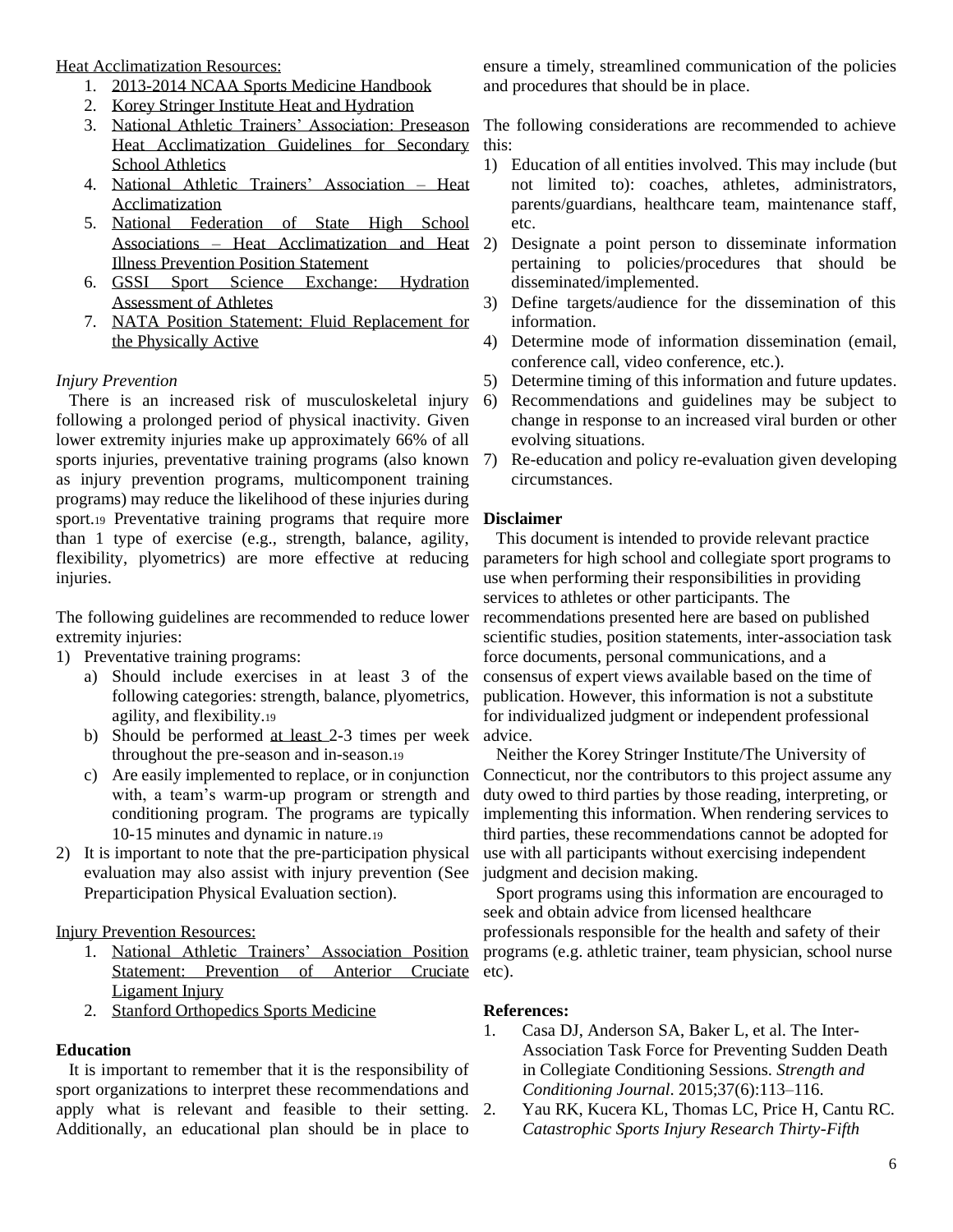*Annual Report: Fall 1982 – Spring 2017.* National Center for Catastrophic Sport Injury Reearch at the University of North Carolina at Chapel Hill; 2018.

- 3. Kay MC, Register-Mihalik JK, Gray AD, Djoko A, Dompier TP, Kerr ZY. The Epidemiology of Severe Injuries Sustained by National Collegiate Athletic Association Student-Athletes, 2009–2010 Through 2014–2015. *Journal of Athletic Training*. 2017;52(2):117-128. doi:10.4085/1062-6050-52.1.01
- 4. Casa DJ, Guskiewicz KM, Anderson SA, et al. National athletic trainers' association position statement: preventing sudden death in sports. *Journal of Athletic Training*. 2012;47(1):96–118.
- 5. Parsons JT, Anderson SA, Casa DJ, Hainline B. Preventing catastrophic injury and death in collegiate athletes: interassociation recommendations endorsed by 13 medical and sports medicine organisations. *Br J Sports Med*. 2020;54(4):208-215. doi:10.1136/bjsports-2019-101090
- 6. Casa DJ, Almquist J, Anderson SA, et al. The interassociation task force for preventing sudden death in secondary school athletics programs: best-practices recommendations. *Journal of Athletic Training*. 2013;48(4):546–553.
- 7. National Federation of State High School Associations. 2018-2019 High School Athletics Participation Survey Results. Published online 2019.
- 8. Irick E. *NCAA Sports Sponsorship and Participation Rates Report: 1981-82 - 2018-19.* National Collegiate Athletic Association; 2019.
- 9. Statement on PPE and Athletic Participation: Ramifications of the COVID-19 Pandemic. Published online April 2020.
- 10. Baggish A, Drezner JA, Kim JH, Martinez M, Prutkin JM. The resurgence of sport in the wake of COVID-19: cardiac considerations in competitive athletes. Blog British Journal of Sports Medicine. Published April 24, 2020. Accessed May 27, 2020. https://blogs.bmj.com/bjsm/2020/04/24/theresurgence-of-sport-in-the-wake-of-covid-19-cardiacconsiderations-in-competitive-athletes/
- 11. Caterisano A, Decker D, Snyder B, et al. CSCCa and NSCA Joint Consensus Guidelines for Transition Periods: Safe Return to Training Following Inactivity. *Strength and Conditioning Journal*. 2019;41(3):23.
- 12. Armstrong LE, Maresh CM. The induction and decay of heat acclimatisation in trained athletes. 1991;12(5):302–312.
- 13. Sawka MN, Leon LR, Montain SJ, Sonna LA. Integrated physiological mechanisms of exercise performance, adaptation, and maladaptation to heat stress. *Compr Physiol*. 2011;1(4):1883-1928. doi:10.1002/cphy.c100082
- 14. Pandolf KB. Time course of heat acclimation and its decay. *Int J Sports Med*. 1998;19 Suppl 2:S157-160. doi:10.1055/s-2007-971985
- 15. McDermott BP, Anderson SA, Armstrong LE, et al. National Athletic Trainers' Association Position Statement: Fluid Replacement for the Physically Active. *J Athl Train*. 2017;52(9):877-895. doi:10.4085/1062-6050-52.9.02
- 16. Casa DJ, DeMartini JK, Bergeron MF, et al. National Athletic Trainers' Association Position Statement: Exertional Heat Illnesses. *Journal of Athletic Training*. 2015;50(9):986–1000.
- 17. Cooper ER, Ferrara MS, Broglio SP. Exertional heat illness and environmental conditions during a single football season in the southeast. *Journal of Athletic Training*. 2006;41(3):332–336.
- 18. Cooper ER, Ferrara MS, Casa DJ, et al. Exertional Heat Illness in American Football Players: When Is the Risk Greatest? *Journal of Athletic Training*. 2016;51(8):593–600.
- 19. Padua DA, DiStefano LJ, Hewett TE, et al. National Athletic Trainers' Association Position Statement: Prevention of Anterior Cruciate Ligament Injury. *Journal of Athletic Training*. 2018;53(1):5-19. doi:10.4085/1062-6050-99-16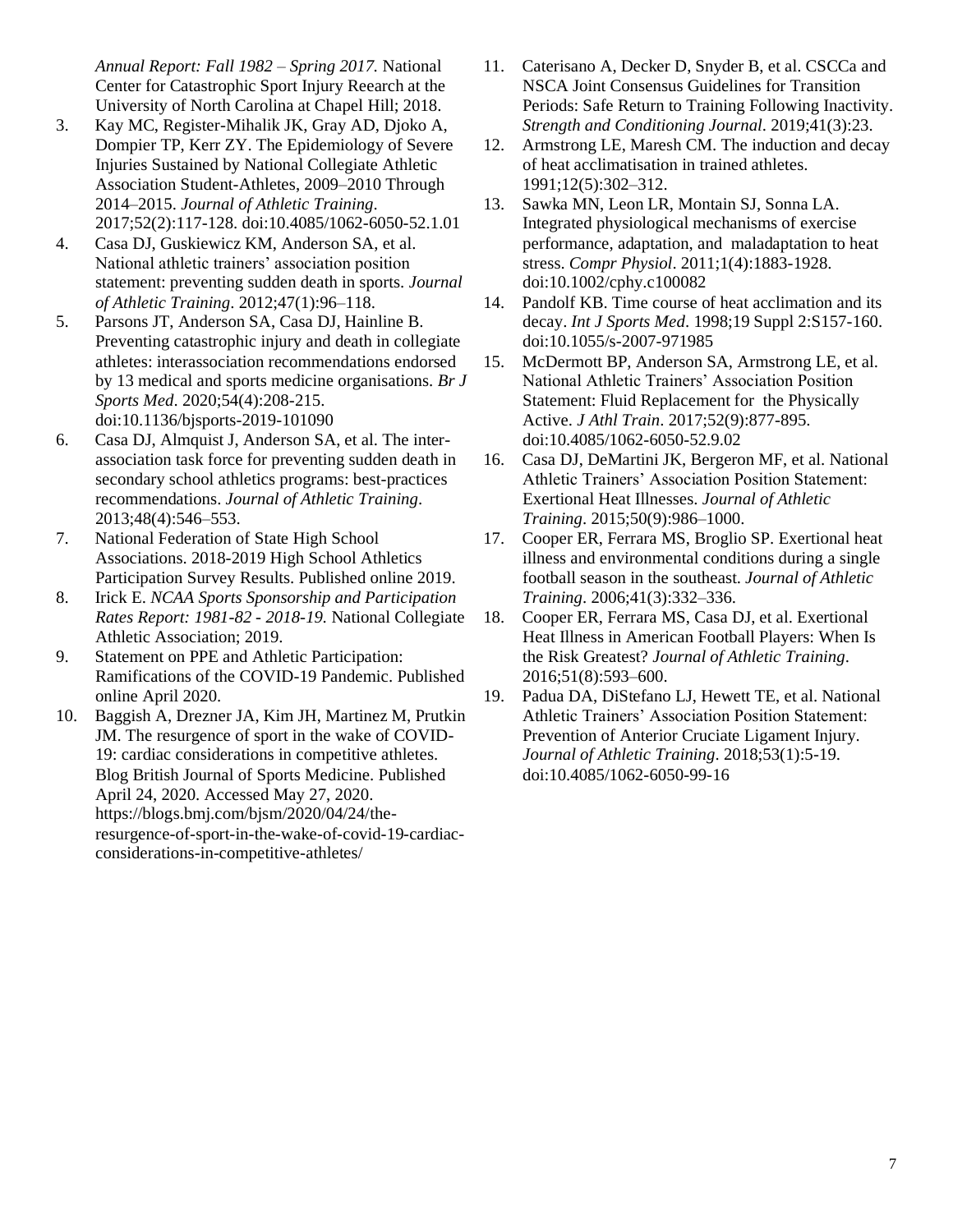#### **Summary Points**

- **While it is clear that transition periods have a higher risk for catastrophic sport injury,1–3 some of the factors that place athletes at higher risk during these periods may be amplified as a result of social distancing measures.**
- **PPEs may be difficult to coordinate or obtain, and flexibility may be called for, such as a one-year extension for any student who has a PPEval that "expires" before or during the 2020-21 academic year.** 
	- o Every student-athlete with a prior diagnosis of COVID-19, symptoms suggestive of COVID-19, or a "close exposure" to someone with COVID-19 should contact their medical provider to determine if further evaluation is warranted prior to returning to sports.
- **Exercise programs will need to be modified upon returning from any period of inactivity of two weeks or greater. The 50/30/20/10 rule and F.I.T. rule are the best guidelines for achieving this.**
- **Once physical fitness is established, gradually increase the duration and intensity of exercise in the heat over a minimum of 7 days to establish heat acclimatization.**
- **Preventative Training Programs should include three of the following: strength, balance, plyometrics, agility, and flexibility,**<sup>19</sup> **and be performed at least 2-3 times per week**<sup>19</sup> **and last ~ 10-15 minutes.**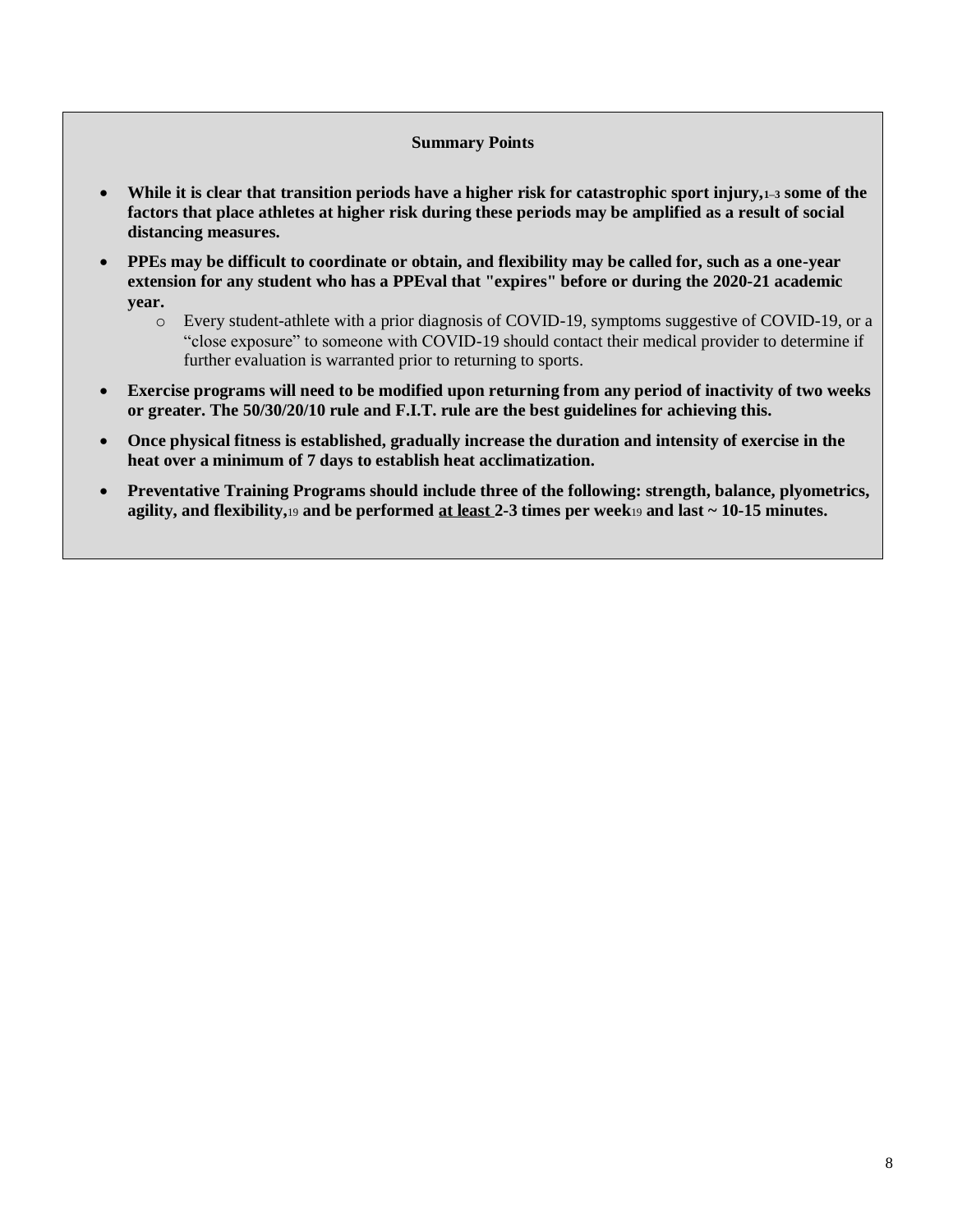# **Additional Resources**

- 1) Pre-Participation Exam:
	- i) [NFHS Statement on PPE and Athletic Participation: Ramifications of the COVID-19 Pandemic](https://www.nfhs.org/media/3812225/nfhs-smac-statement-on-ppe-and-athletic-participation-final-april-2020.pdf)
	- ii) [American Academy of Pediatrics Preparticipation Physical Evaluation \(PPE\)](https://www.aap.org/en-us/advocacy-and-policy/aap-health-initiatives/Pages/PPE.aspx)
	- iii) [National Athletic Trainers' Association Position Statement: Preparticipation Physical](https://natajournals.org/doi/pdf/10.4085/1062-6050-48.6.05)  [Examinations and Disqualifying Conditions](https://natajournals.org/doi/pdf/10.4085/1062-6050-48.6.05)
	- iv) [AMSSM Position Statement on Cardiovascular Preparticipation Screening in Athletes: Current](https://bjsm-bmj-com.ezproxy.lib.uconn.edu/content/52/9/599)  evidence, [knowledge gaps, recommendations and future directions](https://bjsm-bmj-com.ezproxy.lib.uconn.edu/content/52/9/599)
	- v) [The resurgence of sport in the wake of COVID-19: cardiac considerations in competitive](https://blogs.bmj.com/bjsm/2020/04/24/the-resurgence-of-sport-in-the-wake-of-covid-19-cardiac-considerations-in-competitive-athletes/)  [athletes](https://blogs.bmj.com/bjsm/2020/04/24/the-resurgence-of-sport-in-the-wake-of-covid-19-cardiac-considerations-in-competitive-athletes/)
- 2) Exercise Adaptations:
	- i) [CSCCa and NSCA Joint Consensus Guidelines for Transition Periods: Safe Return to Training](https://www.cscca.org/document/CSCCa_and_NSCA_Joint_Consensus_Guidelines_for_Transition_Periods)  [Following Inactivity](https://www.cscca.org/document/CSCCa_and_NSCA_Joint_Consensus_Guidelines_for_Transition_Periods)
	- ii) [NSCA Strength and Conditioning Professional Standards and Guidelines](https://www.nsca.com/contentassets/c8c75b857f964546b78cff8482deec9f/nsca_strength_and_conditioning_professional_standards_and_guidelines.pdf)
	- iii) [National Athletic Trainers' Association –](https://www.nata.org/sites/default/files/key_facts_about_detraining_-_ic.pdf) Key Facts about Detraining
- 3) Heat Acclimatization:
	- i) [National Athletic Trainers' Association: Preseason Heat Acclimatization Guidelines for](https://natajournals.org/doi/pdf/10.4085/1062-6050-44.3.332)  [Secondary School Athletics](https://natajournals.org/doi/pdf/10.4085/1062-6050-44.3.332)
	- ii) [National Athletic Trainers' Association –](http://nata.org/practice-patient-care/health-issues/heat-acclimatization) Heat Acclimatization
	- iii) [2013-2014 NCAA Sports Medicine Handbook](https://www.ncaa.org/sites/default/files/SMHB%20Mental%20Health%20INterventions.pdf)
	- iv) [KSI: Heat and Hydration](https://ksi.uconn.edu/wp-content/uploads/sites/1222/2015/03/Heat-and-Hydration-HUF.pdf)
	- v) National Federation of State High School Associations Heat Acclimatization and Heat Illness Prevention Position Statement
	- vi) [GSSI Sport Science Exchange: Hydration Assessment of Athletes](https://www.gssiweb.org/sports-science-exchange/article/sse-97-hydration-assessment-of-athletes)
	- vii) [National Athletic Trainers' Association Position Statement: Fluid Replacement for Athletes](https://www.nata.org/sites/default/files/FluidReplacementsForAthletes.pdf)
- 4) Injury Prevention Resources:
	- i) [National Athletic Trainers' Association Position Statement: Prevention of Anterior Cruciate](https://www.nata.org/sites/default/files/prevention_of_anterior_cruciate_ligament_acl_injury_position_statement.pdf)  [Ligament Injury](https://www.nata.org/sites/default/files/prevention_of_anterior_cruciate_ligament_acl_injury_position_statement.pdf)
	- ii) [Stanford Orthopedics Sports Medicine](http://www.sanfordpower.com/wp-content/uploads/2017/04/014000-00428-BOOKLET-Skipp-Exercises-8_5x8_5-1.pdf)
- 5) Additional Resources:
	- i) [NFHS Guidance for Opening Up High School Athletics and Activities](https://www.nfhs.org/media/3812287/2020-nfhs-guidance-for-opening-up-high-school-athletics-and-activities-nfhs-smac-may-15_2020-final.pdf)
	- ii) [USOPC Youth Sport Return to Play Report \(Aspen Project Play.org\)](https://www.aspenprojectplay.org/coronavirus-and-youth-sports/reports/2020/4/30/how-will-youth-sports-return-to-play-usopc-offers-first-glimpse)
	- iii) [Preventing catastrophic injury and death in collegiate athletes: interassociation recommendations](https://bjsm.bmj.com/content/bjsports/early/2019/10/17/bjsports-2019-101090.full.pdf)  [endorsed by 13 medical and sports medicine organizations](https://bjsm.bmj.com/content/bjsports/early/2019/10/17/bjsports-2019-101090.full.pdf)
	- iv) [The Inter-Association Task Force for Preventing Sudden Death in Secondary School Athletics](https://natajournals.org/doi/pdf/10.4085/1062-6050-48.4.12)  [Programs: Best-Practices Recommendations](https://natajournals.org/doi/pdf/10.4085/1062-6050-48.4.12)
	- v) [The Inter-Association Task Force for Preventing Sudden Death in Collegiate Conditioning](https://www.nsca.com/globalassets/education/high-school-coaches-resources/the-inter-association-task-force-for-preventing-sudden-death-in-collegiate-conditioning-sessions.pdf)  [Sessions: Best Practices Recommendations](https://www.nsca.com/globalassets/education/high-school-coaches-resources/the-inter-association-task-force-for-preventing-sudden-death-in-collegiate-conditioning-sessions.pdf)
	- vi) [Association of Chief Executives for Sport \(ACES\):](https://acessport.org/returntoplay) Return to Play
	- vii) NSCA COVID-19 Return to Training [Guidance on Safe Return to Training for Athletes](https://www.nsca.com/contentassets/61c0fb0a476149848de009f1630fa457/nsca-covid-19-rtt.pdf)
	- viii) [National Center for Catastrophic Sport Injury Research](http://nccsir.unc.edu/) (NCCSIR)
	- ix) [U.S. Soccer "PLAY ON"](https://www.ussoccer.com/playon/guides/phase-1-grassroots)
	- x) [World Health Organization. Considerations for sports federations/sports event organizers when](https://apps.who.int/iris/handle/10665/331764) [planning recommendations for Mass Gatherings in the](https://apps.who.int/iris/handle/10665/331764) [context of COVID-19: interim guidance.](https://apps.who.int/iris/handle/10665/331764)
	- xi) [World Health Organization. Guidance for the use of the WHO Mass Gatherings Sports:](https://www.who.int/who-documents-detail/guidance-for-the-use-of-the-who-mass-gatherings-sports-addendum-risk-assessment-tools-in-the-context-of-covid-19)  [addendum: risk assessment tools in the context of COVID-19.](https://www.who.int/who-documents-detail/guidance-for-the-use-of-the-who-mass-gatherings-sports-addendum-risk-assessment-tools-in-the-context-of-covid-19)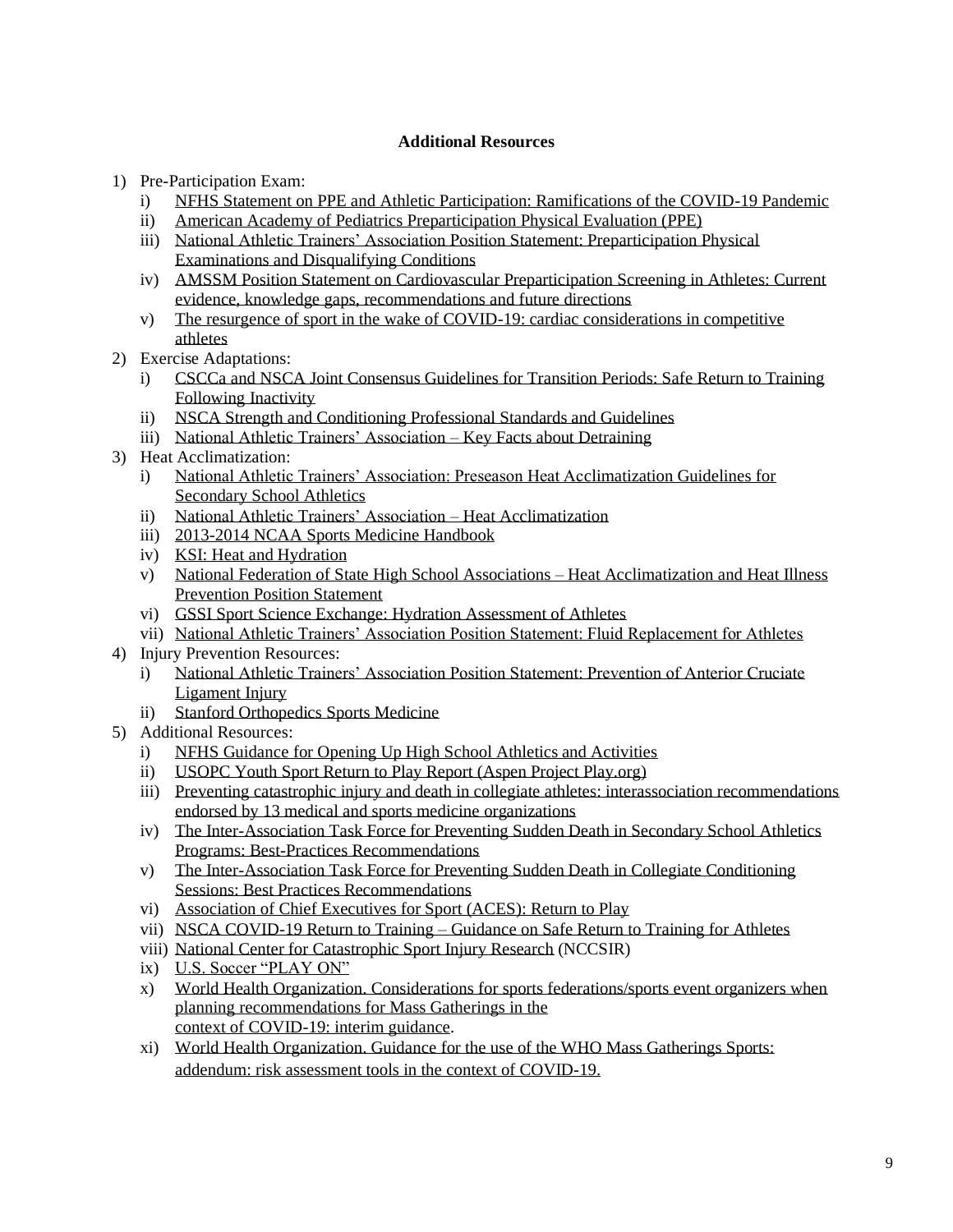# **Appendix A COVID-19 Supplemental Questionnaire**

- 1. Have you had any of the following symptoms in the past 2 weeks?
	- a. Fever
	- b. Cough
	- c. Shortness of breath or difficulty breathing
	- d. Shaking chills
	- e. Chest pain, pressure, or tightness
	- f. Fatigue or difficulty with exercise
	- g. Loss of taste or smell
	- h. Persistent muscle aches or pains
	- i. Sore throat
	- j. Nausea, vomiting, or diarrhea
- 2. Do you have a family or household member with current or past COVID-19?
- 3. Do you have moderate to severe asthma, a heart condition, diabetes, pre-existing kidney disease, or a weakened immune system?
- 4. Have you been diagnosed or tested positive for COVID-19 infection?
- 5. If you had COVID-19:
	- a. During the infection did you suffer from chest pain, pressure, tightness or heaviness, or experience difficulty breathing or unusual shortness of breath?
	- b. Since the infection, have you had new chest pain or pressure with exercise, new shortness of breath with exercise, or decreased exercise tolerance?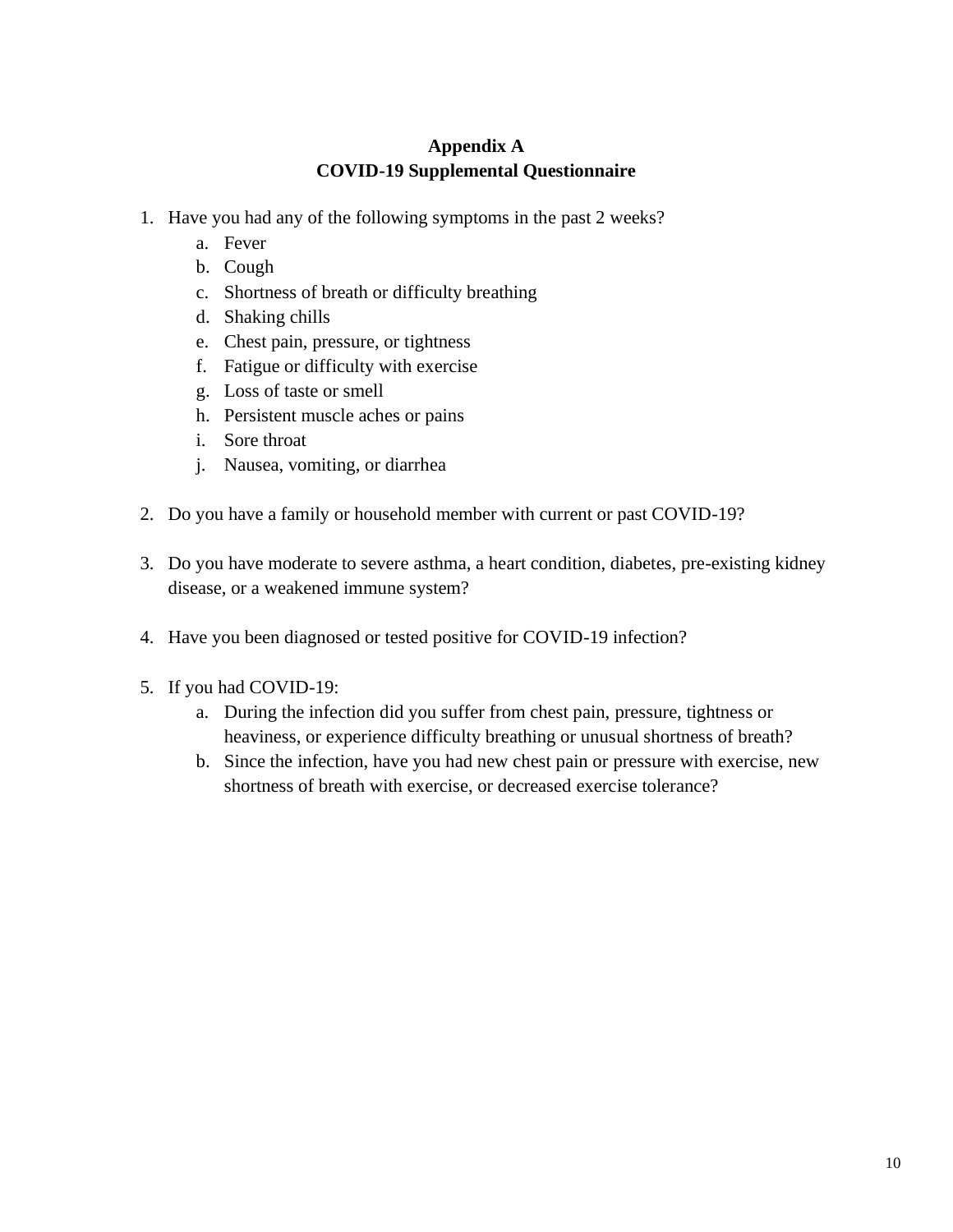# **Appendix B**

# **Examples of Frequently Used High School Football Conditioning Drills (a), Example Application of 50/30/20/10 Rule (b) and F.I.T. Rule (c)**

#### **Table 1a. Sampling of High School Football Conditioning Drills**

(Collected from personal communication with various high school football strength & conditioning coaches within Arkansas, Kansas, Louisiana, Mississippi, Oklahoma, Texas)

| Drill                                                               | <b>Reps</b> | <b>Time in Seconds</b><br>(Skill/Power/Linemen) | <b>Rest</b> |
|---------------------------------------------------------------------|-------------|-------------------------------------------------|-------------|
| 110's Drill                                                         | 16          | 16/18/21                                        | 45          |
| Staggered 110/100/90 Drill                                          | 16          | 16                                              | 45          |
| Half Gasser Drill (Over & Back)                                     | 14          | 17/18/21                                        | 45          |
| 300 yd. Shuttles (25 yds.)                                          | 3           | 65/70/75                                        | 2:30        |
| $300$ yd. Shuttles $(50$ yds.)                                      | 3           | 59/66/70                                        | 2:30        |
| 300 yd. Shuttles<br>(50&Back/40&Back/30&Back/20&Back<br>$/10$ &Back | 3           | 62/68/73                                        | 2:30        |
| 50 (25&Back)/40 (20&Back)/30<br>(15&Back) Drill                     | 20          | 8/7/6                                           | 35/30/25    |

# **Table 1b. Example of the Application of 50/30/20/10 to the 110 Drill**

| <b>New Athletes - 110 Drill</b> |             |          |             |  |
|---------------------------------|-------------|----------|-------------|--|
| <b>Reduction</b>                | <b>Reps</b> | Time     | <b>Rest</b> |  |
| Week 1 - 50%                    | $50\% = 8$  | 16/18/20 | 64/72/80    |  |
| Week 2 - 30%                    | $30\% = 11$ | 16/18/20 | 48/54/60    |  |
| Week 3 - 20%                    | $20\% = 13$ | 16/18/20 | 45          |  |
| Week 4 - 10%                    | $10\% = 14$ | 16/18/20 | 45          |  |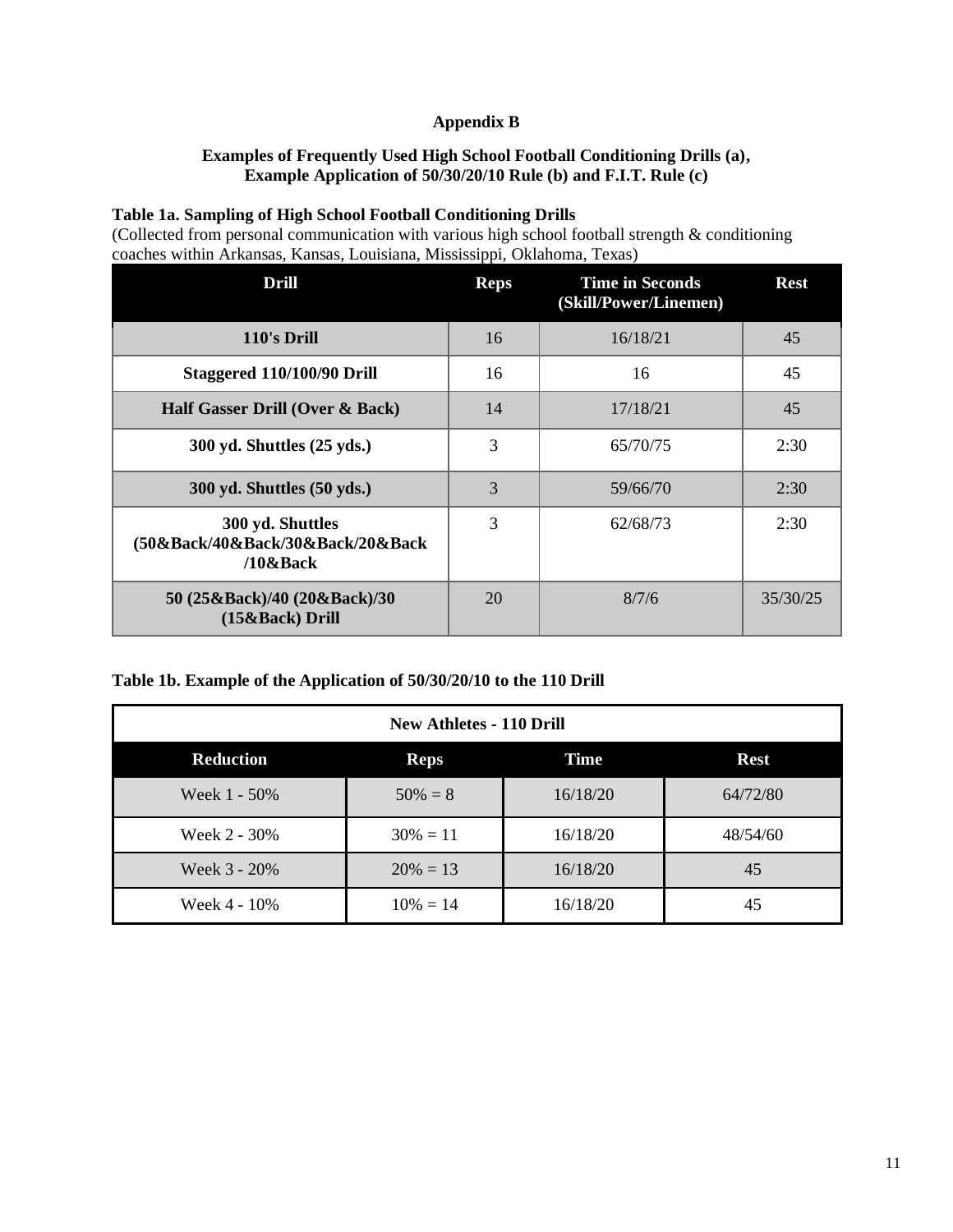| Intensity relative volume (IRV) practical examples in the first 2 weeks after<br>a transitional period |             |                    |              |                  |                    |
|--------------------------------------------------------------------------------------------------------|-------------|--------------------|--------------|------------------|--------------------|
| <b>Example</b>                                                                                         | <b>Sets</b> | <b>Repetitions</b> | <b>% 1RM</b> | <b>IRV</b> units | <b>Range level</b> |
|                                                                                                        | 3           | 12                 | 0.65         | 23.4             | Acceptable         |
| 2                                                                                                      | 5           | 10                 | 0.60         | 30.0             | Acceptable         |
| 3                                                                                                      | 5           | 8                  | 0.70         | 28               | Acceptable         |
| $\overline{4}$                                                                                         | 8           | 5                  | 0.75         | 30.0             | Acceptable         |
| 5                                                                                                      | 10          | 10                 | 0.50         | 50               | Much too high      |
| Includes warm-up sets.                                                                                 |             |                    |              |                  |                    |
| $RM$ = repetition maximum.                                                                             |             |                    |              |                  |                    |

# **Table 1c. Example Application of the F.I.T. Rule**

Reprinted with permission from: Caterisano A, Decker D, Snyder B, et al. CSCCa and NSCA Joint Consensus Guidelines for Transition Periods: Safe Return to Training Following Inactivity. *Strength and Conditioning Journal*. 2019;41(3):23.